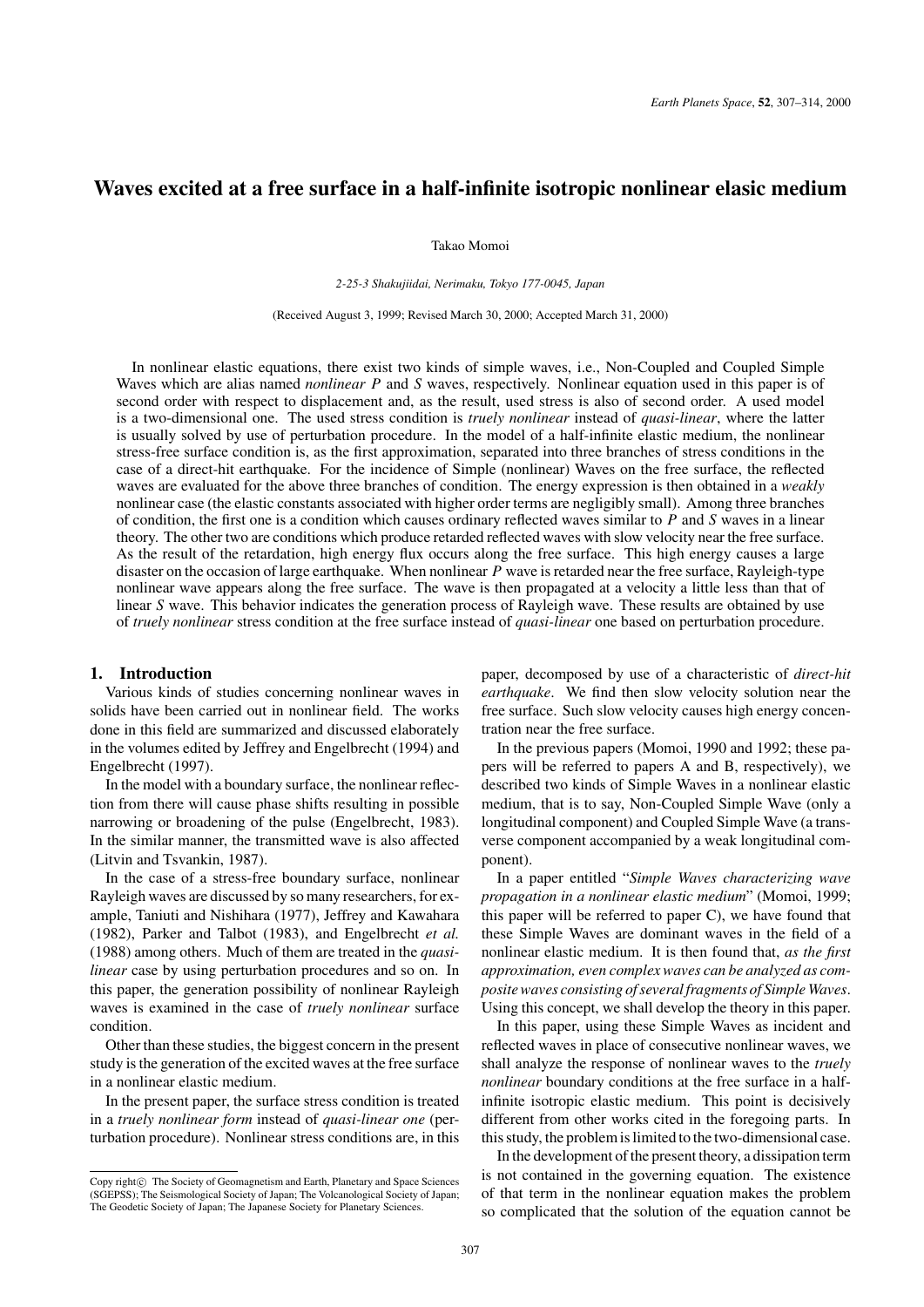obtained so easily. Therefore, the mathematical treatment concerning dissipation was not tried in this paper. That will be a remained problem in the future. However, dissipative effects are still dominant. Most of energy excited near the free surface is dissipated as energy of destruction near the free surface.

## **2. Used Model**

As shown in Fig. 1, we shall use a two-dimensional model. *x* and *z* are the components of the Cartesian coordinates, where *x*- and *z*-axes are rightward and downward positive, respectively. The free surface is situated along the *x*-axis. *u* and w are the displacement components in the direction of *x*- and *z*-axes, respectively. In the later development of the theory, these  $u$  and  $w$  will be appropriately replaced by  $u_1$ and  $u_3$ , respectively. In Fig. 1,  $\theta_i$ ,  $\theta_{rN}$  and  $\theta_{rC}$  indicate the incidence angle of the incident Simple Wave, the reflection angles of the reflected Non-Coupled and Coupled Simple Waves, respectively.



Fig. 1. Used model.

#### **3. Stress and Boundary Condition**

In a nondissipative thermoelastic isotropic solid medium, the energy function is expressed by three invariants associated with stress as follows (Bland, 1969).

$$
E_n = \lambda I_1^2 / 2 + \mu I_2
$$
  
+  $AI_3 / 3 + B I_1 I_2 + C I_1^3 / 3,$  (1a)

where  $\lambda$ ,  $\mu$ ,  $A$ ,  $B$ ,  $C$  are elastic coefficients,  $I_1$ ,  $I_2$ ,  $I_3$  are the tensor invariants which are expressed as

$$
I_1 = U_1 + U_3, \qquad I_2 = U_1^2 + U_3^2 + U_5^2 / 2,
$$
  
\n
$$
I_3 = U_1^3 + U_3^3 + (3U_1U_5^2) / 4 + (3U_3U_5^2) / 4,
$$

with  $U_J$  ( $J=1$  to 6) being expressed

$$
U_{ij} = (1/2)(1 + \delta_{ij})U_J,
$$
  
\n
$$
U_{ij} = (u_{ij} + u_{ji} + u_{ki}u_{kj})/2,
$$

under Voigt Notation {*i j*=*J* }

$$
\{11=1, 22=2, 33=3, 23=4, 13=5, 12=6\}.
$$

In  $U_{ii}$  expression, duplicate *k* in  $u_{ki}u_{ki}$  indicates a summation over  $k = 1, 2, 3$  and

 $\delta_{ij}$  : *Kronecker delta*,  $u_{ij} = \partial u_i / \partial x_j$ .

The same development on energy function is done in the previous papers A and B.

Elastic coefficients in expression (1a) will be used in a form normalized by  $\mu$  as follows.

$$
L_m = \lambda/\mu, A_m = A/\mu,
$$
  
\n
$$
B_m = B/\mu, C_m = C/\mu.
$$
 (1b)

The stress tensor is related with energy function as follows.

$$
S_{ij} = \partial E_n / \partial u_{ij}.
$$
 (1c)

Taking the terms up to second-order of *u* and w, we have the following expressions in the two-dimensional case.

$$
S_{11}/\mu = g_1 u_x^2/2 + f_1 u_z^2/2
$$
  
+ $u_x v_p^2/v_s^2 + f_2 u_z w_x + f_1 w_x^2/2$   
+ $L_m w_z + g_2 u_x w_z + g_2 w_z^2/2$ ,  
 $S_{33}/\mu = L_m u_x + g_2 u_x^2/2$   
+ $f_1 u_z^2/2 + f_2 u_z w_x + f_1 w_x^2/2$   
+ $g_2 u_x w_z + v_p^2 w_z/v_s^2 + g_1 w_z^2/2$ ,  
 $S_{13}/\mu = u_z + f_1 u_x u_z + w_x + f_2 u_x w_x$   
+ $f_1 u_z w_z + f_2 w_x w_z$ ,  
 $S_{31}/\mu = u_z + f_2 u_x u_z + w_x + f_1 u_x w_x$   
+ $f_2 u_z w_z + f_1 w_x w_z$ , (1d)

where

$$
f_1 = 2 + A_m/2 + B_m + L_m,
$$
  
\n
$$
f_2 = 1 + A_m/2 + B_m,
$$
  
\n
$$
g_1 = 6 + 2A_m + 6B_m + 2C_m + 3L_m,
$$
  
\n
$$
g_2 = 2B_m + 2C_m + L_m,
$$
  
\n
$$
u_x = \frac{\partial u}{\partial x}, \quad u_z = \frac{\partial u}{\partial z},
$$
  
\n
$$
w_x = \frac{\partial w}{\partial x}, \quad w_z = \frac{\partial w}{\partial z},
$$

and v*<sup>p</sup>* (later used) and v*<sup>s</sup>* are the velocity of linear *P* and *S* wave, respectively.

In the case of a *weakly nonlinear* elastic medium ( $L_m \gg$  $A_m$ ,  $B_m$ ,  $C_m$ ), the above expressions become

$$
f_1 = 2 + L_m, \quad f_2 = 1,
$$
  
\n
$$
g_1 = 6 + 3L_m, \quad g_2 = L_m,
$$
 (1e)

where *weak nonlinearity* signifies that third order terms are negligibly small in energy function (1a).

In practice, analytical reduction will be carried out later in the weakly nonlinear case described in (1e) in order to make easy the physical interpretation about the phenomenon of the wave propagation (for better visibility of physical feature).

The boundary conditions at the free surface are given by vanishing of normal and tangential stresses on that surface, that is,

$$
S_{33}/\mu = 0, \quad S_{13}/\mu = 0,\tag{1f}
$$

where  $\{S_{33}/\mu$ ,  $S_{13}/\mu\}$  are given by (1d).

In this paper, the development of the theory will be made under a particular condition of a *direct-hit* earthquake. A direct-hit earthquake implies that the incidence angle of the incident wave is small, so that the wave front of the waves is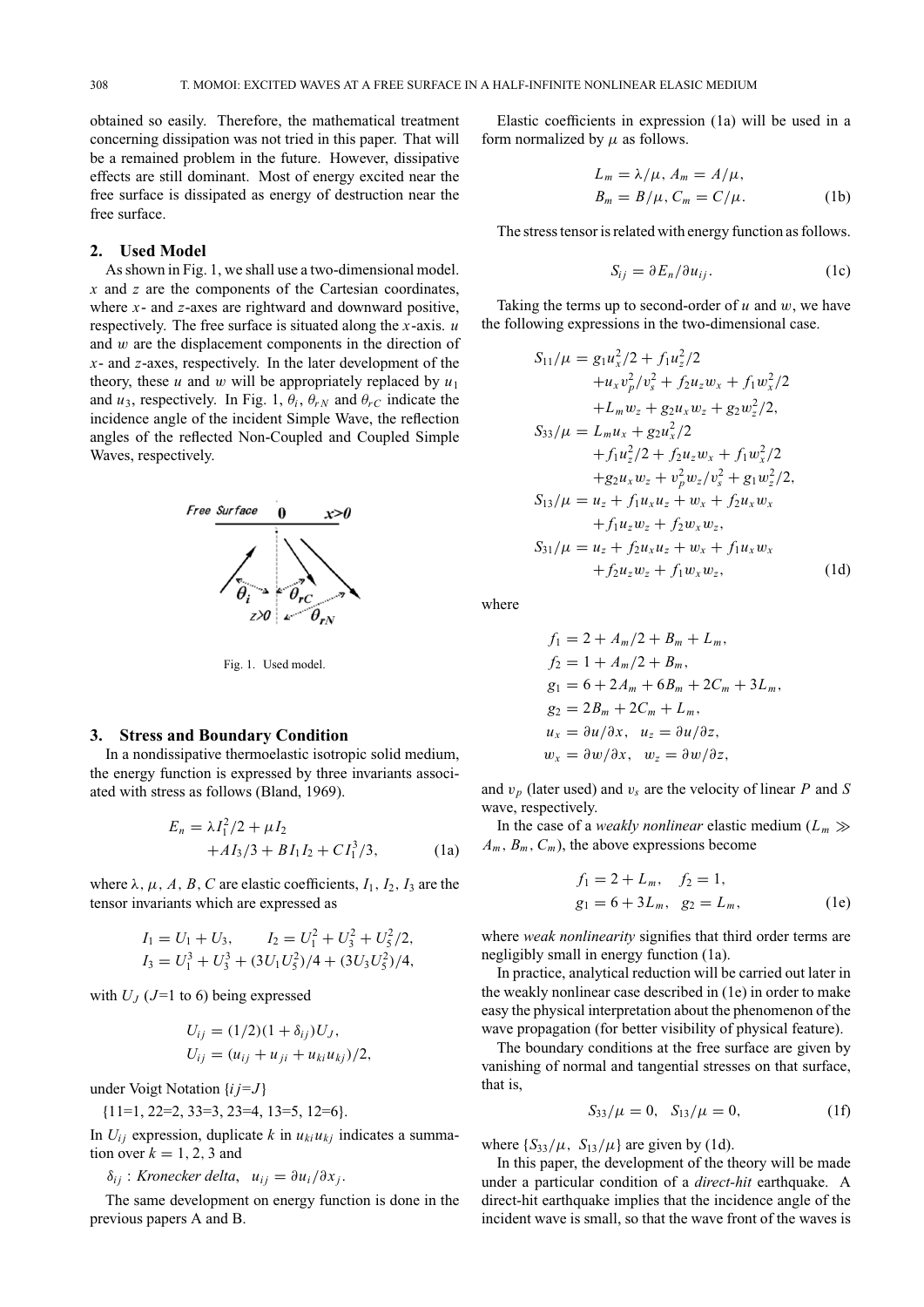considered to be nearly parallel to the free surface. Therefore, we can put, as the first approximation,

$$
u_x = 0, \quad w_x = 0,\tag{1g}
$$

i.e., derivative of  $u$  and  $w$  with respect to  $x$  is zero. Then (1f) is reduced to

$$
S_{13}/\mu = u_z (v_s^2 + v_p^2 w_z)/v_s^2 = 0,
$$
  
\n
$$
S_{33}/\mu = v_p^2 (u_z^2 + 2w_z + 3w_z^2)/(2v_s^2) = 0,
$$

where the coefficients (1e) are used which are associated with a weakly nonlinear elastic medium.

By solving the above two equations, these conditions are separated into the following three branches of boundary conditions.

$$
\begin{aligned}\n\text{[I]} \quad & u_z = 0, \quad w_z = 0, \\
\text{[II]} \quad & u_z = 0, \quad w_z = -2/3, \\
\text{[III]} \quad & u_z = \pm (2v_p^2 - 3v_s^2)^{1/2} v_s / v_p^2, \\
& w_z = -(v_s^2 / v_p^2),\n\end{aligned}\n\tag{1h}
$$

where  $\{u, w\}$  indicates the total wave described in (2f) given later.

Among the above three pairs of conditions, the first condition [I] refers to that in the case of a linear elastic theory, while the last two [II] and [III] conditions are those that are produced from nonlinear terms of stress expressions. The latter two cause nonlinear effect on the reflected waves, particularly *excitation* of waves at the free surface.

### **4. Simple Wave**

By use of the stress expressions described in (1d), fundamental equation is given by

$$
\rho \partial^2 u_i / \partial t^2 = \partial S_{ij} / \partial x_j \quad (i = 1, 3),
$$

where  $\rho$  and  $t$  are a density of a medium and a time variable, respectively.

These equations are expressed as, in one-dimensional case (*x* direction),

$$
u_{t2} = u_{x2}v_p^2 + 3u_xu_{x2}v_p^2 + v_p^2w_xw_{x2},
$$
  
\n
$$
w_{t2} = u_{x2}v_p^2w_x + u_xv_p^2w_{x2} + v_s^2w_{x2},
$$
\n(2a)

where

$$
u_{t2} = \frac{\partial^2 u}{\partial t^2}, \quad w_{t2} = \frac{\partial^2 w}{\partial t^2},
$$
  
\n
$$
u_{x2} = \frac{\partial^2 u}{\partial x^2}, \quad w_{x2} = \frac{\partial^2 w}{\partial x^2},
$$
  
\n
$$
u_x = \frac{\partial u}{\partial x}, \quad w_x = \frac{\partial w}{\partial x}, 0
$$

and the coefficients (1e) are used.

In order to further simplify the above equations, we shall use the coordinates  $\{t_r, k_r\}$  moving at a velocity  $v_r$ , i.e.,  $\{t_r =$  $v_r t$ ,  $k_r = v_r t - x$ . This transformation is very familiar and frequenly used in the field of pure physics on nonlinear K-dV equation or Schrodinger equation (for example, Hazewinkel *et al.*, 1995).

Following the above procedure, Eqs. (2a) are transformed and then the derivative term with respect to time  $t_r$  is put to zero, since we are treating the wave propagation moving stationarily at a constant velocity v*<sup>r</sup>* in this paper. Furthermore, integrating these equations with respect to  $k_r$ , we have

$$
u_{kr} V_{pm} - 3u_{kr}^2 v_p^2/(2v_s^2) - v_p^2 w_{kr}^2/(2v_s^2) = 0,
$$
  
-u\_{kr} v\_p^2 w\_{kr}/v\_s^2 + V\_{sm} w\_{kr} = 0, (2b)

where

$$
V_{pm} = (v_p^2 - v_r^2)/v_s^2, \quad V_{sm} = 1 - v_r^2/v_s^2,
$$
  

$$
u_{kr} = \partial u/\partial k_r, \qquad w_{kr} = \partial w/\partial k_r,
$$

Solving Eqs. (2b) in the case of a weakly nonlinear medium (using (1e)), we have

(i) *Non-Coupled Simple Wave*

$$
u = (2k_{r1}V_{pr}v_s^2)/(3v_p^2), \quad w = 0,
$$
 (2c)  

$$
V_{pr} = (v_p^2 - v_{r1}^2)/v_s^2, \quad k_{r1} = v_{r1}t - x,
$$

where  $v_{r1}$  is a velocity of Non-Coupled Simple Wave.

(ii) *Coupled Simple Wave*

$$
u = (k_{r2}v_s^2 V_{sr})/v_p^2,
$$
  
\n
$$
w = s_w (k_{r2}v_s W_{r2}^{1/2})/v_p^2,
$$
  
\n
$$
W_{r2} = v_s^2 (2 + 2L_m - V_{sr})V_{sr},
$$
  
\n
$$
V_{sr} = 1 - v_{r2}^2/v_s^2, \quad k_{r2} = v_{r2}t - x,
$$
\n(2d)

where  $v_{r2}$  is a velocity of Coupled Simple Wave and  $s_w$  is a double sign  $\pm$  associated with w.

Later, the displacement components  $\{u, w\}$  used above will be appropriately replaced by the form  $u = u_{eJ}$  and  $w = u_{fJ}$ with suffix  ${J = iN, iC, rN, rC}.$ 

Simple Waves mentioned above are associated with the propagation along the *x*-axis. In practice, the incident or reflected waves are obliquely incident on or reflected from the free surface, so that the above Simple Waves must be converted into the expressions associated with the axis directed toward the propagation of incident or reflected waves, respectively.

## (a) *Case of Reflected Non-Coupled Simple Wave*

In the coordinates after the clockwise rotation of the axes  ${x, z}$  with angle  $\pi/2-\theta_{rN}$  (see Fig. 1), new axes  ${x_{erN}, x_{frN}}$ are obtained, where the  $x_{er,N}$ -axis runs toward the propagation direction of reflected Non-Coupled Simple Wave. New expressions in the new coordinates are given by the replacements,

 $x = x_{erN}, z = x_{frN}, u = u_{erN}, w = u_{frN}$ 

in the expression (2c), where  $\{u_{erN}, u_{frN}\}$  are the displacement components of the reflected Non-Coupled SimpleWave associated with the coordinates  $\{x_{erN}, x_{frN}\}$ , respectively.

#### (b) *Case of Reflected Coupled Simple Wave*

In the coordinates after the clockwise rotation of the axes  ${x, z}$  with angle  $\pi/2-\theta_{rC}$  (see Fig. 1), new axes  ${x_{erC}, x_{frC}}$ are obtained, where the *xerC*-axis runs toward the propagation direction of reflected Coupled Simple Wave. New expressions in the new coordinates are given by the replacements,

$$
x = x_{erC}, z = x_{frC}, u = u_{erC}, w = u_{frC}
$$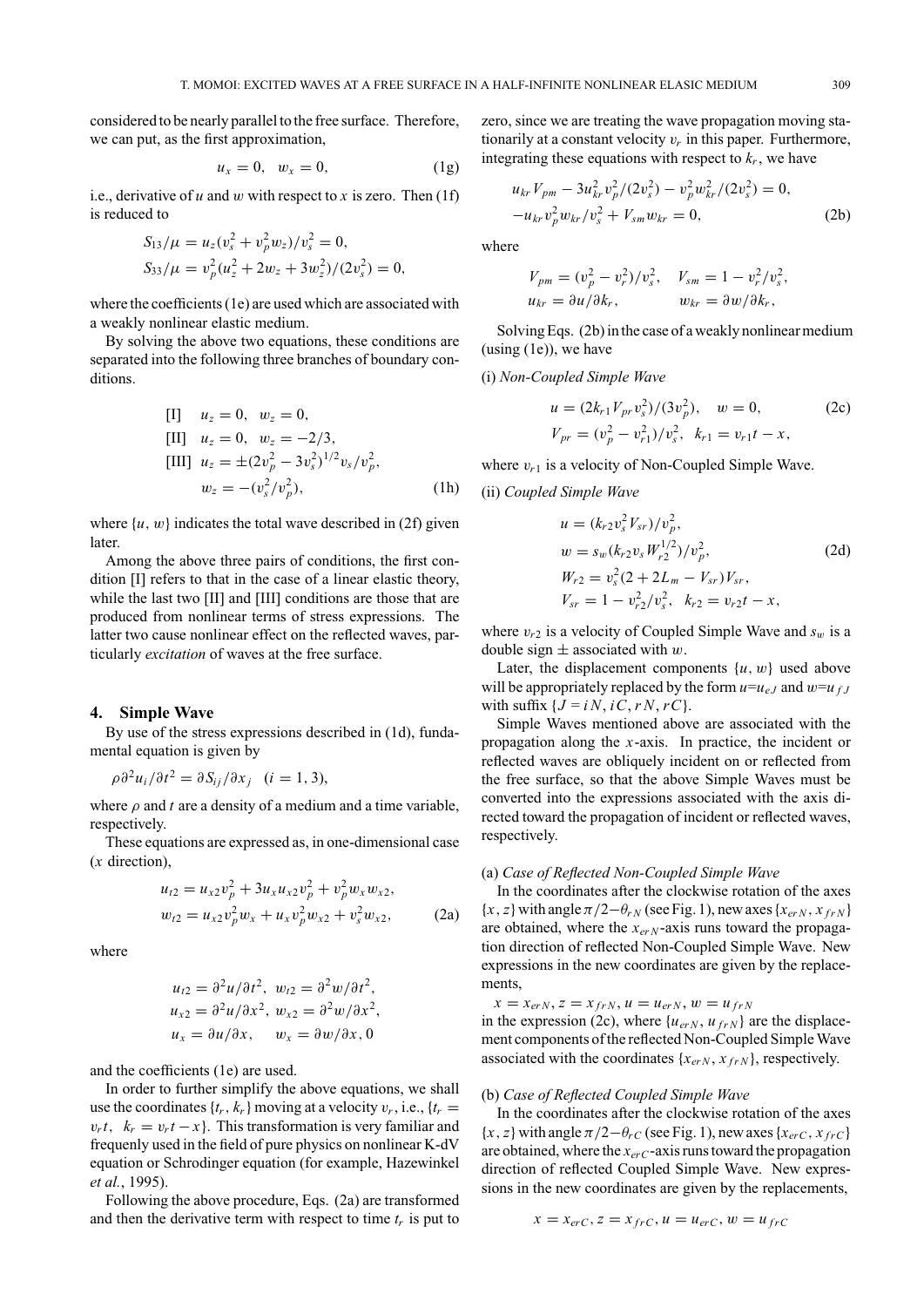in the expression (2d), where  $\{u_{erC}, u_{frC}\}$  are the displacement components of the reflected Coupled Simple Wave associated with the coordinates  $\{x_{erC}, x_{frC}\}$ , respectively.

Suppose that  $(u_J, w_J)$  are the displacement components of Non-Coupled ( $J = rN$ ) and Coupled ( $J = rC$ ) Simple Wave in the *absolute* coordinates (*x*,*z*), respectively.  $(u_J, w_J)$  are expressed as

$$
u_J = S_J u_{eJ} - C_J u_{fJ},
$$
  
\n
$$
w_J = C_J u_{eJ} + S_J u_{fJ},
$$
  
\n
$$
S_J = \sin \theta_J, C_J = \cos \theta_J, (J = rN, rC)
$$
\n(2e)

where the suffix  $(eJ, fJ)$  implies that a letter *J* is replaced by  $rN$  or  $rC$  like ( $er N, frN$ ) etc.

The total wave is expressed as, like that in a linear case (see later comment),

$$
u = u_I + u_{rC} + u_{rN},
$$
  
\n
$$
w = w_I + w_{rC} + w_{rN}.
$$
\n(2f)

In the above,  $(u_I, w_I)$  are the displacement components of an incident Non-Coupled  $(I = iN)$  or Coupled  $(I = iC)$ Simple Wave, respectively, which will be given later. As for  $u_{rN}$ ,  $w_{rN}$ ,  $u_{rC}$  and  $w_{rC}$ , these expressions are given by (2e).

Some mention is made here about the validity of the linear sum of incident, reflected Non-Coupled and Coupled Simple Waves as mentioned above. Since we are treating nonlinear waves, such a simple sum of each wave component is considered to be impossible, since the coupling terms are generated in the original nonlinear equation. In the case of Simple Wave, such a worry does not occur. The expressions of Simple Wave are linear combinations with respect to *t*, *x* and *z* (see (2c) and (2d)), while each term of the original nonlinear equation has a *factor* of second derivative with respect to *t*, *x* and *z*, that is,  $u_{t2}$ ,  $w_{t2}$ ,  $u_{x2}$  and  $w_{x2}$  (see (2a)). These second derivatives become zero, so that both sides of original equations also become zero. Therefore, the expression (2f) of the total wave always satisfies the original nonlinear equation.

## **5. Energy Flux Density of Reflected Wave**

Let  $dE_{rnx}$ ,  $dE_{rtx}$ ,  $dE_{rnz}$  and  $dE_{rtz}$  be the energy flux density of reflected waves (designated by suffix *r*) in the normal and transverse direction (suffix *n* and *t*, respectively) on *x*and *z*-plane (suffix *x* and *z*, respectively). These energy densities are expressed as

$$
dE_{rnx} = S_{11r}u_{rt}, \quad dE_{rtx} = S_{31r}w_{rt}, \ndE_{rrz} = S_{33r}w_{rt}, \quad dE_{rtz} = S_{13r}u_{rt},
$$
\n(3a)

where

$$
u_{rt} = \partial u_r / \partial t \text{ and } w_{rt} = \partial w_r / \partial t
$$

with

$$
u_r = u_{rN} + u_{rC}, \ w_r = w_{rN} + w_{rC}
$$
 (3b)  
(total reflected wave)

and  $\{S_{11r}, S_{33r}, S_{13r}, S_{31r}\}$  being stresses (1d) associated with the total reflected wave (3b).

Let  $dE_{rx}$  and  $dE_{rz}$  be the total energy flux density of the reflected waves in the direction of *x*- and *z*-axes, respectively. These expressions are given by

$$
dE_{rx} = dE_{rnx} + dE_{rtx},
$$
  
\n
$$
dE_{rz} = dE_{rnz} + dE_{rtz}.
$$
\n(3c)

By use of the above expressions, we shall evaluate the energy flux density of the reflected waves in the following sections for each incidence of Non-Coupled or Coupled Simple Wave.

## **6. Case of Incidence of Non-Coupled Simple Wave 6.1 Incident Non-Coupled Simple Wave**

In the coordinates after the counter-clockwise rotation of the axes  $\{x, z\}$  with angle  $-\pi/2 + d\theta_i$  (see Fig. 1), new axes  ${x_{eiN}, x_{fiN}}$  are obtained, where the  ${x_{eiN}}$ -axis runs toward the propagation direction of incident Non-Coupled Simple Wave. In Fig. 1,  $\theta_i = \theta_{iN}$ , where  $\theta_{iN}$  is the incidence angle of incident Non-Coupled Simple Wave. New expressions in the new coordinates are given by the replacements,

 $x = x_{eiN}, z = x_{fiN}, u = u_{eiN}, w = u_{fiN}$ 

in the expression (2c), where  $\{u_{eiN}, u_{fiN}\}$  are the displacement components of incident Non-Coupled Simple Wave associated with the coordinates  $\{x_{eiN}, x_{fiN}\}$ , respectively. That is to say,

$$
u_{eiN} = 2V_{pi}v_s^2(v_{iN}t - x_{eiN})/(3v_p^2),
$$
  
\n
$$
u_{fiN} = 0,
$$
  
\n
$$
V_{pi} = (-v_{iN}^2 + v_p^2)/v_s^2,
$$
\n(4a)

where  $v_{iN}$  is a velocity of the incident Non-Coupled Simple Wave.

Let  $\{u_{iN}, w_{iN}\}$  be the displacement components of the incident Non-Coupled Simple Wave in the *absolute* coordinates. These are expressed as

$$
u_{iN} = S_{iN}u_{eiN} + C_{iN}u_{fiN},
$$
  
\n
$$
w_{iN} = -C_{iN}u_{eiN} + S_{iN}u_{fiN},
$$
  
\n
$$
S_{iN} = \sin \theta_{iN}, \quad C_{iN} = \cos \theta_{iN}.
$$
  
\n(4b)

In the above, the incidence angle  $\theta_{iN}$  is a small quantity, since we are treating the case of a direct-hit earthquake, i.e.,

$$
\theta_{iN} = d\theta_{iN}. (d\theta_{iN}: \text{ a small quantity}) \tag{4c}
$$

#### **6.2 Procedure of analysis**

In solving equations in the case of linear boundary problem, we usually introduce unknown factors attached in product form in front of the terms indicating transmitted and reflected waves. In the case of nonlinear boundary problem, such unknown factors are not introduced, but the velocities of transmitted and reflected Simple Waves are used as unknown factors. These factors determine the gradients, i.e., amplitudes of the transmitted and reflected Simple Waves.

In order to solve equations, we require more condition to determine the reflection angle of the reflected waves. In the case of seismic wave, the wavelength is usually long, so that the wave front (the fragment of Simple Wave) has a long train along the boundary. Therefore, we shall apply *Snell's* Law though the problem is a nonlinear one. In the case of a half-infinite elastic medium, this law is given by

$$
v_{r1}/\sin\theta_{rN} = v_{r2}/\sin\theta_{rC} = v_i/\sin\theta_i. \tag{5}
$$

at the free surface ( $z=0$ ), where  $v_i$ ,  $v_{r1}$  and  $v_{r2}$  indicate the velocities of the incident Simple Wave, reflected Non-Coupled and Coupled Simple Waves, respectively.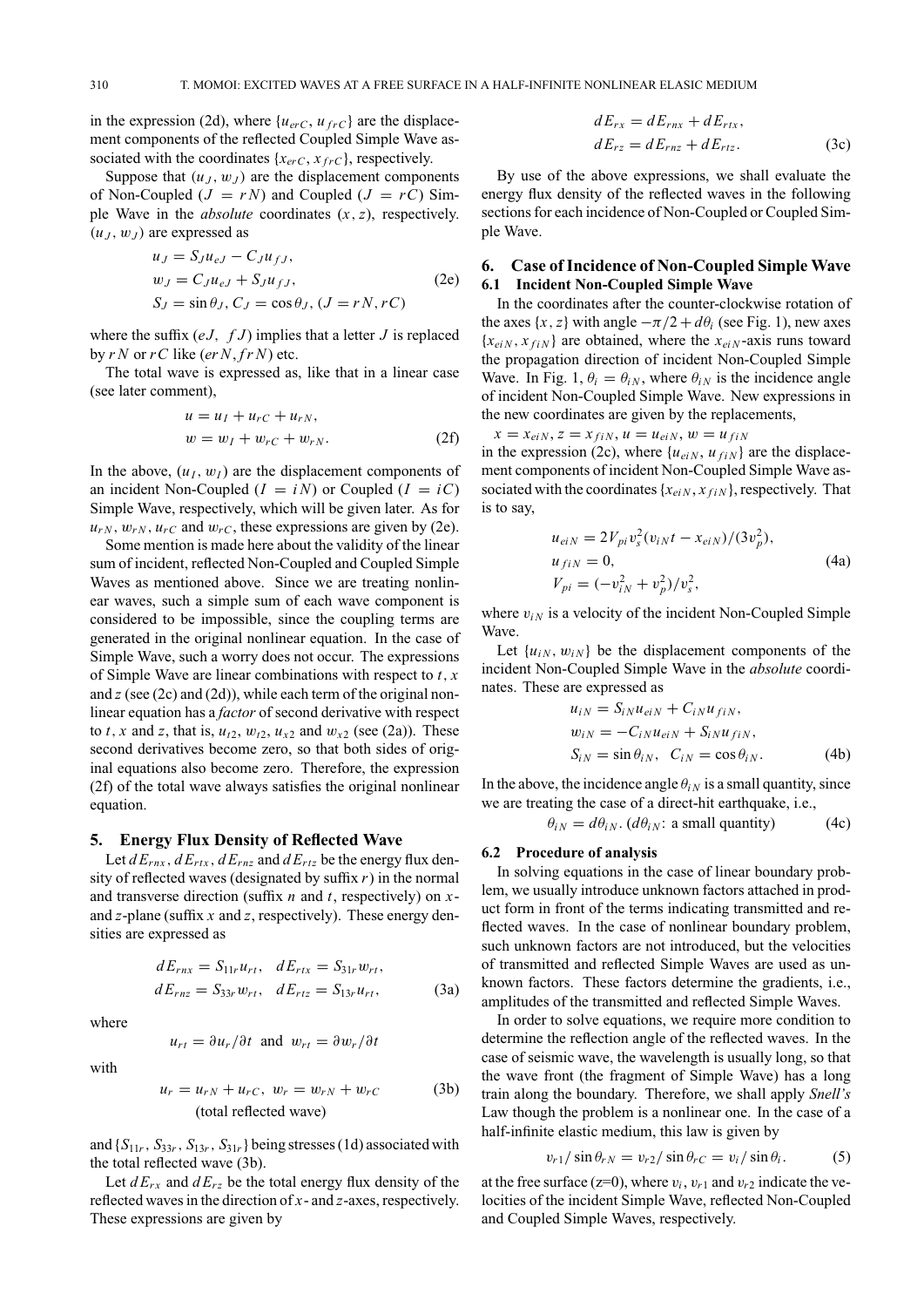In this section, we are treating the case of the incidence of Non-Coupled Simple Wave, so that  $v_i = v_{iN}$  and  $\theta_i = \theta_{iN}$ .

In the next section, the above relation will be used in the case of the incidence of Coupled Simple Wave with substitution of  $v_i = v_{iC}$  and  $\theta_i = \theta_{iC}$ .

Now, the procedure of theoretical reduction will be described here. The reduction was carried out by use of a perturbation method.

Since we are treating the case of a direct-hit earthquake,  $d\theta_{iN}$  is small. When Non-Coupled Simple Wave is in the interior of the elastic medium far away from the boundary, the wave is propagated at a velocity near that of linear *P* wave, i.e.,  $v_{iN} \sim v_p$ , as shown in the previous work (numerical result; Momoi, 1999). Therefore,  $V_{pi}$  is a small value.

First,  $d\theta_{iN}$  and  $V_{pi}$  are put to zero and the solutions { $v_{r1}$ ,  $v_{r2}$ } are obtained as the first approximation.

A set of simultaneous equations is then made up by using boundary conditions [I], [II] and [III] given in (1h) and *Snell's* law given in (5). Thereafter, these equations are solved with respect to  $v_{r1}$  and  $v_{r2}$ , i.e., unknown velocities of the reflected Non-Coupled and Coupled Simple Waves.

As the second approximation,  $\{v_{r1}, v_{r2}\}$  are obtained by introducing a perturbation terms  $\{dv_{r1}, dv_{r2}\}\$  and using the original boundary condition (1f). This original boundary condition then involves the terms associated with ∂*u*/∂*x* or ∂*w*/∂*x* (≠ 0). The solutions are obtained up to the terms of first or lowest (higher than first) order of  $\{d\theta_{iN}, V_{ni}\}$ .

Through the above-mentioned reduction, the nonlinear effect of the surface stress condition is wrapped in the velocity expressions  $\{v_{r1}, v_{r2}\}.$ 

By using the velocities  $v_{r1}$  and  $v_{r2}$  obtained above, we can obtain the explicit expressions for Non-Coupled and Coupled reflected waves from {(2c), (2d)}. Furthermore, the explicit expressions for the components of energy flux density can be obtained from (3c).

The above-mentioned procedure of reduction was carried out by use of computer algebra. In order to make clear the physical interpretation, all the development of the theory was made in the case of weakly nonlinear medium, i.e., (1e).

Now the results of the reduction will be given in the following for each case associated with the boundary conditions  $[I]$ ,  $[II]$  and  $[III]$  in  $(1h)$ .

## **6.3 Reflected waves in the case of incidence of Non-Coupled Simple Wave**

The energy flux density of the incident Non-Coupled Simple Wave,  $dE_{iN}$  is, first of all, evaluated.

$$
dE_{iN} = (4V_{pi}^2 v_s^2 \mu)/(9v_p),
$$
 (6a)

By using the above energy density, the energy flux density of reflected Simple Waves is normalized and the order will be evaluated.

*Case* [I], [II] and [III] in the following are the discussions associated with [I], [II] and [III] in boundary conditions (1h).

Case [I]  
\n
$$
v_{r1} = v_p + dv_{r1}, \quad v_{r2} = v_s - dv_{r2},
$$
\n
$$
dv_{r1} = V_{pi}v_s^2/(2v_p), \quad dv_{r2} = 0,
$$
\n
$$
dE_{rx}/dE_{iN} = 0,
$$
\n
$$
dE_{rz}/dE_{iN} = -1, \quad \text{(note suffix z).} \tag{6b}
$$

The total energy is reflected toward the inside of the medium. No *excited* wave is produced. The term "excited" signifies that the energy flux density of the reflected wave is greater than that of the incident one. This case corresponds to that in a linear elastic medium.

*Case* [II]

$$
v_{r1} = dv_{r1}, \quad v_{r2} = v_s - dv_{r2},
$$
  
\n
$$
dv_{r1} = V_{pi}^{1/2} v_s, \quad dv_{r2} = 0.
$$
  
\n
$$
dE_{rx}/dE_{iN} \sim d\theta_{iN}/V_{pi},
$$
  
\n
$$
dE_{rz}/dE_{iN} \sim 1/V_{pi}^{1/2}.
$$
 (6c)

When  $d\theta_{iN}$  is small (near epicenter), the energy ratio  $dE_{rx}/dE_{iN}$ , the first expression in (6c), is small. As  $d\theta_{iN}$  increases, this energy ratio becomes large due to the existence of small  $V_{pi}$  in the denominator.

The energy ratio  $dE_{rz}/dE_{iN}$ , the second expression in (6c), indicates that the excited up-down motion occurs over all range of  $d\theta_{iN}$ .

The above energy concentration is caused by the slow velocity of the reflected Non-Coupled Simple Wave, i.e.,  $v_{r1} = dv_{r1}$ . Similar slow velocity will be frequently found in the Cases [II] and [III] in the subsequent sections.

The above slow velocity occurs as a solution of the *truely nonlinear* boundary stress condition instead of a *linear* or *quasi-linear* one. This point is decisively different from the problem in the *linear* or *quasi-linear* case and a very important finding in this paper. The waves due to this small velocity is a clutter near the free surface, most of which is dissipated as a destructive force in the nonlinear case. Some of them is considered to correspond to evanescent factor (exponential part) of Rayleigh-like wave near the free surface in the case of linear theory. Virtually, some solution of small velocity has a possibilty of a trigger to make Rayleigh-type nonlinear wave occur along the free surface, which will be discussed in the later section.

*Case* [III]

$$
v_{r1} = v_p + dv_{r1}, \t v_{r2} = dv_{r2},
$$
  
\n
$$
dv_{r1} = V_{pi}v_s/(2(2 + L_m)^{1/2}),
$$
  
\n
$$
dv_{r2} = dv_{r2N}v_s/(6(1 + 2L_m)^{1/2})
$$
  
\n
$$
(2 + L_m)^{1/2}L_m).
$$
  
\n
$$
dv_{r2N} = \pm 3d\theta_{iN}(1 + L_m) \pm 3^{1/2}F_n^{1/2},
$$
  
\n
$$
F_n = d\theta_{iN}^2 f_{a1} \pm f_{a2}d\theta_{iN}V_{pi} + f_{a3}V_{pi}^2,
$$
  
\n
$$
f_{a1} = 3(1 + L_m)^2,
$$
  
\n
$$
f_{a2} = 16(1 + 2L_m)^{3/2}L_m(3 + L_m),
$$
  
\n
$$
f_{a3} = 2(-1 + L_m)L_m(1 + 2L_m).
$$

By taking significant terms, normalized energy flux density then becomes

$$
dE_{rx}/dE_{iN} \sim N_{a1}/V_{pi} + d\theta_{iN}N_{a2}/V_{pi},
$$
  
\n
$$
dE_{rz}/dE_{iN} \sim N_{b1} + d\theta_{iN}N_{b2}/V_{pi},
$$
\n(6d)

where  $N_{a1}$ ,  $N_{a2}$ ,  $N_{b1}$  and  $N_{b2}$  are functions with respect to *Lm* and v*s*, respectively.

The first term of the energy ratio  $dE_{rx}/dE_{iN}$  in (6d) is always large irrespective of  $d\theta_{iN}$  due to the existence of only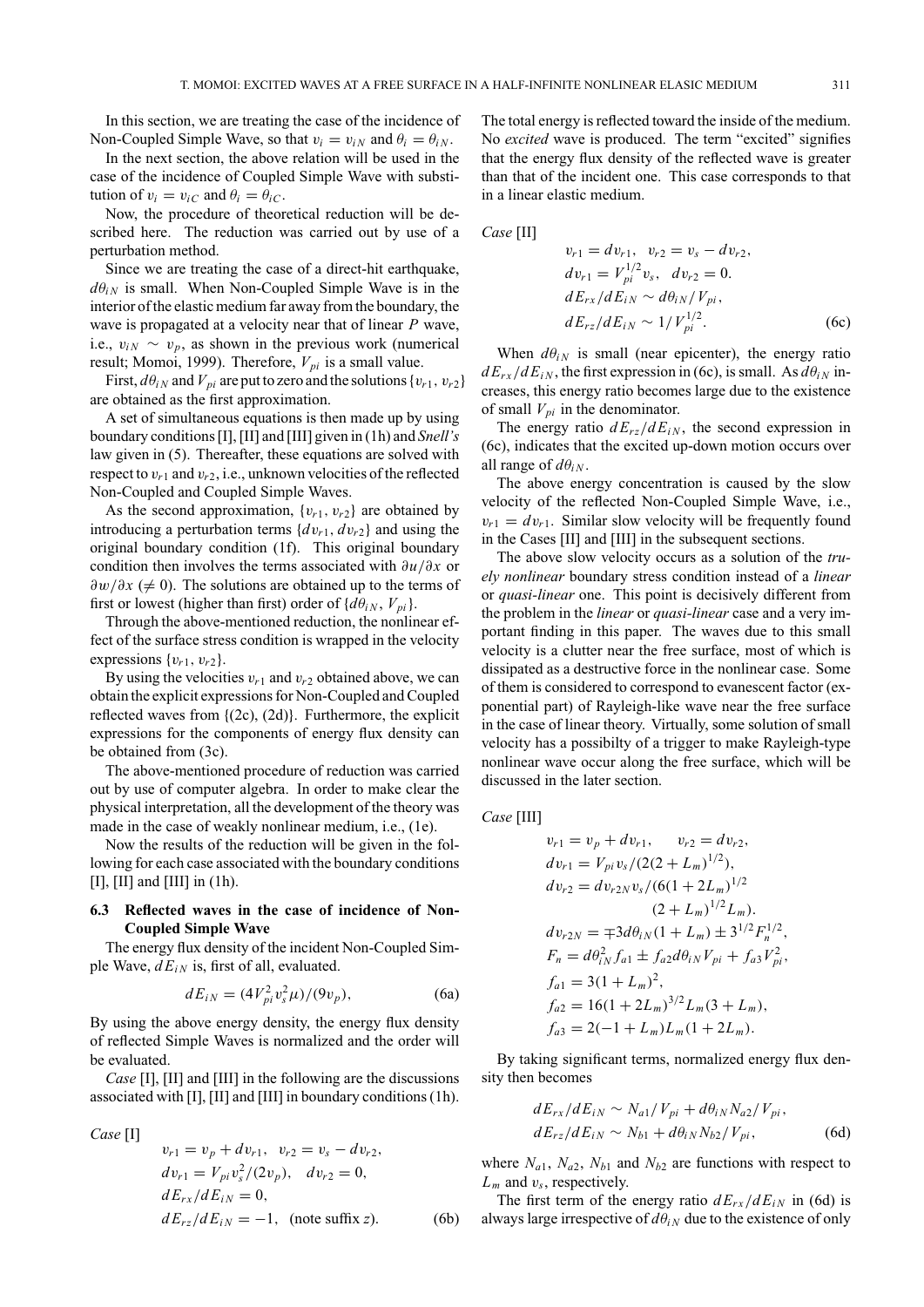small  $V_{pi}$  in the denominator. The second term, expressed as  $d\theta_{iN}/V_{pi}$ , of  $dE_{rx}/dE_{iN}$  and  $dE_{rz}/dE_{iN}$  in (6d) becomes large as  $d\theta_{iN}$  increases, though this ratio is small when  $d\theta_{iN}$ is small (near epicenter).

The above concentration of energy near the free surface is caused by the slow velocity of Coupled Simple Wave, i.e.,  $v_{r2} = dv_{r2}$ .

## **7. Case of Incidence of Coupled Simple Wave 7.1 Incident Coupled Simple Wave**

In the coordinates after the counter-clockwise rotation of the axes  $\{x, z\}$  with angle  $-\pi/2 + d\theta_i$  (see Fig. 1), new axes  ${x_{e iC}, x_{f iC}}$  are obtained, where the  $x_{e iC}$ -axis runs toward the propagation direction of incident Coupled Simple Wave. In Fig. 1,  $\theta_i = \theta_{iC}$ , where  $\theta_{iC}$  is the incidence angle of incident Coupled Simple Wave. New expressions in the new coordinates are given by the replacements,

 $x = x_{eiC}, z = x_{fiC}, u = u_{eiC}, w = u_{fiC}$ 

in the expression (2d), where  $\{u_{eiC}, u_{fiC}\}$  are the displacement components of the incident Coupled Simple Wave associated with the coordinates  ${x_{eiC}$ ,  ${x_{fiC}}$ , respectively. That is to say

$$
u_{eiC} = v_s^2 V_{si}(v_{iC}t - x_{eiC})/v_p^2,
$$
  

$$
u_{fiC} = s_I W_{Pi}^{1/2}(v_{iC}t - x_{eiC}),
$$
 (7a)

$$
W_{Pi} = v_s^2 V_{si} (2v_p^2 - 2v_s^2 - v_s^2 V_{si})/v_p^4,
$$
  
\n
$$
V_{si} = 1 - v_{iC}^2/v_s^2,
$$

where  $v_{iC}$  and  $s_I$  are the velocity and the double sign  $\pm$  associated with the incident Coupled Simple Wave, respectively.

Let  $\{u_{iC}, w_{iC}\}$  be the displacement components in the *absolute* coordinates. These are expressed as

$$
u_{iC} = S_{iC}u_{eiC} + C_{iC}u_{fic},
$$
  
\n
$$
w_{iC} = -C_{iC}u_{eiC} + S_{iC}u_{fic},
$$
  
\n
$$
S_{iC} = \sin\theta_{iC}, \quad C_{iC} = \cos\theta_{iC}.
$$
  
\n(7b)

In the above, the incidence angle  $\theta_{iC}$  is a small quantity, since we are treating the case of a direct-hit earthquake, i.e.,

$$
\theta_{iC} = d\theta_{iC}. (d\theta_{iC}: \text{ a small quantity}) \tag{7c}
$$

In a procedure similar to that used in the case of the incidence of Non-Coupled Simple Wave (the previous section), we can obtain the energy flux density of reflected waves for each boundary condition [I], [II] and [III] in (1h) in the case of the incidence of Coupled Simple Wave (the present section).

### **7.2 Reflected waves in the case of incidence of Coupled Simple Wave**

First of all, the energy flux density of the incident Coupled Simple Wave, *d EiC*, is evaluated.

$$
dE_{iC} = 2v_s^3(v_p^2 - v_s^2)V_{si}\mu/v_p^4.
$$
 (8a)

By using the above energy density, the energy flux density of reflected Simple Waves is normalized and the order will be evaluated.

*Cases* [I], [II] and [III] in the following are the discussions associated with [I], [II] and [III] in boundary conditions (1h).

*Case* [I]

$$
v_{r1} = v_p + dv_{r1}, v_{r2} = v_s - dv_{r2},
$$
  
\n
$$
dv_{r1} = 0, dv_{r2} = V_{si}v_s/2.
$$
  
\n
$$
dE_{rx}/dE_{iC} = 0,
$$
  
\n
$$
dE_{rz}/dE_{iC} = -1. \text{ (note suffix } z)
$$
 (8b)

From (8b), the total energy is found to be reflected toward the inside of the medium. No excited wave is generated. This case referrs to that in a linear elastic medium.

*Case* [II]

$$
v_{r1} = dv_{r1}, \quad v_{r2} = v_s - dv_{r2},
$$
  
\n
$$
dv_{r1} = f_n^{1/2} V_{si}^{1/4}, \quad dv_{r2} = v_s V_{si}/2,
$$
  
\n
$$
f_n = -s_I d\theta_{iC} f_v + 3v_s^2 V_{si}^{1/2}/2,
$$
  
\n
$$
f_v = 2(1 + L_m)^{1/2} 2^{1/2} (3 + 2L_m)
$$
  
\n
$$
v_s^2 / (2 + L_m).
$$

By taking the most significant term, the normalized energy flux density becomes

$$
dE_{rx}/dE_{iC} \sim 1/V_{si}^{1/2}, \text{ (note suffix } x)
$$
  

$$
dE_{rz}/dE_{iC} \sim 0.
$$
 (8c)

Since  $V_{si}$  is small, the above ratio is large, i.e., the excited wave runs along the free surface. This excitation is caused by the retardation of the velocity of the reflected Non-Coupled Simple Wave, i.e.,  $v_{r1} = dv_{r1}$ .

*Case* [III]

$$
v_{r1} = v_p + dv_{r1}, v_{r2} = dv_{r2},
$$
  
\n
$$
dv_{r1} = v_{1r1}V_{si}^{1/2},
$$
  
\n
$$
dv_{r2} = -d\theta_{iN}s_{1}v_{2r1} \pm v_{2r2}V_{si}^{1/4},
$$
  
\n
$$
v_{1r1} = -3(1 + 2L_m)^{1/2}(1 + L_m)^{1/2}v_s
$$
  
\n
$$
/(2 \cdot 2^{1/2}(2 + L_m)^{1/2}L_m),
$$
  
\n
$$
v_{2r1} = (1 + L_m)v_s/(2(1 + 2L_m)^{1/2}L_m),
$$
  
\n
$$
v_{2r2} = f_{rt}^{1/2}(2 + L_m)v_s^2/(2L_m\mu),
$$
  
\n
$$
f_{rt} = 4(1 + 2L_m)^{1/2}(1 + L_m)^{1/2}2^{1/2}
$$
  
\n
$$
L_m\mu^2/((2 + L_m)^2v_s^2).
$$

The significant terms of normalized energy flux density become

$$
dE_{rx}/dE_{iC} \sim d\theta_{iC} f_a/V_{si}^{1/2} + f_b/V_{si}^{1/2},
$$
  

$$
dE_{rz}/dE_{iC} \sim d\theta_{iC}/V_{si}^{1/2},
$$
 (8d)

where  $f_a$  and  $f_b$  are the functions with respect to  $v_p$  and  $v_s$ , respectively.

Since  $V_{si}$  is small, the above ratios become large. Therefore, in the present case, large energy trapping of the reflected wave occurs at the free surface. This excitation of the wave is caused by the retardation of the reflected Coupled Simple Wave, i.e.,  $v_{r2} = dv_{r2}$ .

## **8. Generation of Rayleigh-type Nonlinear Wave**

In the foregoing section, we obtained the three branches of the boundary conditions [I], [II] and [III] in (1h). In the development of the theory on the occasion of the evaluation of energy flux density, we found that there exist the following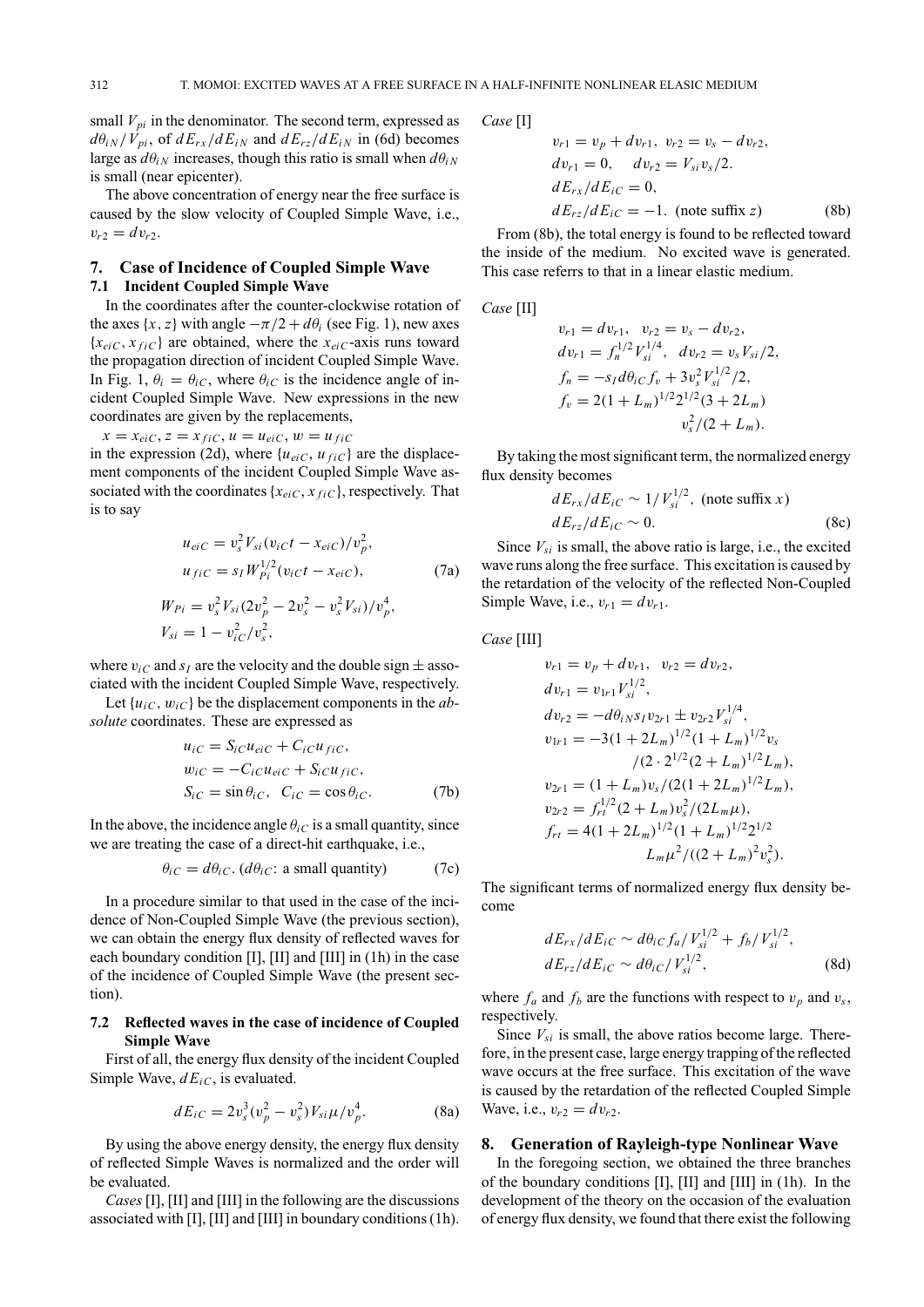types of the solutions for the above three branches. That is to say,

$$
\begin{aligned}\n\text{[I]} \quad & v_{r1} = v_p + dv_{r1}, \quad v_{r2} = v_s - dv_{r2}, \\
\text{[II]} \quad & v_{r1} = dv_{r1}, \quad v_{r2} = v_s - dv_{r2}, \\
\text{[III]} \quad & v_{r1} = v_p + dv_{r1}, \quad v_{r2} = dv_{r2},\n\end{aligned}\n\tag{9a}
$$

where the above [I], [II] and [III] indicate the velocities,  $v_{r1}$ and v*r*2, of the generated Non-Coupled and Coupled Simple Waves associated with the boundary conditions [I], [II] and [III], respectively.

A Simple Wave (fragment of wave) is a transient wave which changes with the time. After a short time, the incident wave goes out and only the generated waves are left near the free surface.

In this section, let us examine the possibility that the waves lingering near the free surface changes into Rayleigh-type nonlinear wave *after the incident Simple Wave ended*. The examination will be made for the above three branches of the velocities.

The nonlinear stress-free boundary conditions are given by (1f) with nonlinear stress expressions (1d). Though the form of the stress conditions used in this section is completely the same as that in the foregoing section, the displacement expressions in this section are a little different from those in the foregoing one. In this section, there is no incident wave, so that the displacement expressions are given by

$$
u = u_{rN} + u_{rC}, \ w = w_{rN} + w_{rC}
$$
 (9b)

instead of (2f). In the above,  $\{u_J, w_J\}$  ( $J = rN, rC$ ) are given by (2e).

In addition to the stress conditions, *Snell's* law is required along the free surface. That is to say,

$$
v_{r1}/\sin\theta_{rN} = v_{r2}/\sin\theta_{rC} = v_R, \qquad (9c)
$$

where  $v_R$  is a *supposed* velocity of Rayleigh-type wave. The term '*supposed*' indicates that such a velocity  $v_R$  cannot exist in some cases.

The procedure of the analysis is as follows. By using the velocities given in (9a), the displacement expressions (9b), the boundary conditions (1f) and *Snell's*law (9c), we have the simultaneous equations with respect to  $dv_{r1}$  and  $dv_{r2}$ , where first-order terms are retained. From these equations, we can obtain characteristic equation with respect to  $v_R$ . By solving this characteristic equation, the existence of the solution will be examined. The evaluation will be carried out in a weakly nonlinear case where the approximation (1e) is used.

The following *Cases* [I], [II] and [III] are the discussions associated with [I], [II] and [III] in (9a).

*Case* [I]

In this case, the characteristic equation becomes

$$
f_V^2 v_p + 4C_{rC}C_{rN} v_R^2 v_s^3 = 0,
$$

with

$$
f_V = v_R^2 - 2v_s^2,
$$
  
\n
$$
C_J = \cos \theta_J, \quad (J=rN, rC)
$$

As shown in the above, the left-hand side of the equation is always positive. Therefore, there exists no solution  $v_R$  satisfying the equation.

### *Case* [II]

In this case, the characteristic equation becomes

$$
(1+(2dv_{r2}v_s)/v_R^2-v_s^2/v_R^2)^{1/2}=0.
$$

Solving the above equation, we have

$$
v_R = v_s - dv_{r2}. \quad (dv_{r2} > 0)
$$

As found in the above, Rayleigh-type nonlinear wave appear along the free surface. The propagation velocity is then a little smaller than that of linear *S* wave.

The ratio of energy flux density,  $dE_{rx}/dE_{rz}$ , is evaluated, where  $dE_{rx}$  and  $dE_{rz}$  stand for the energy flux density (3c) of the total displacement components (9b) in the direction of the *x*- and *z*-axes, respectively. The evaluated result is

$$
dE_{rx}/dE_{rz} \sim 1/dv_{r1}.
$$

The above ratio is very large, since  $dv_{r1}$  is a small perturbation term. That is to say, most of energy is directed along the free surface.

*Case* [III]

In this case, the characteristic equation becomes

$$
1 \pm f_{c1} f_{rt}^{1/2} + f_{c0} v_R^2 = 0,
$$
  
\n
$$
f_{rt} = 2dv_{r1r}v_p - v_p^2 + v_R^2,
$$
  
\n
$$
f_{c0} = -(2 + L_m)/(2v_s^2),
$$
  
\n
$$
f_{c1} = (1 + 2L_m)^{1/2}/((2 + L_m)^{1/2}v_s).
$$

By solving the above characteristic equation, it is found that  $v_R$  has only complex (not real) solution. Therefore, Rayleigh-type nonlinear wave does not occur in this case.

Through the above evaluation in *Cases*[I] to [III], only the retardation of nonlinear *P* wave (*Case* [II], then  $v_{r1} = dv_{r1}$ ) produces Rayleigh-type nonlinear wave. It must be here noted that this generation of Rayleigh-type nonlinear wave occurs in the case of *truely nonlinear*stress surface condition instead of *quasi-linear* one (in such cases as Taylor expansion of stress expression by small parameter, as treated by the authors cited in the introduction).

Some mention is made here on the discussion in this section. Though we gave three branches of velocity components [I] to [III] in the beginning of this section, these branches are obtained from the concept such that the incident waves are incident on the free surface at a small incidence angle, i.e., in the case of *direct-hit* earthquake. Therefore, unknown type of the velocity other than the above-mentined three branches may be expected in the surface range apart from epicenter or the outside of *direct-hit* range.

### **9. Summary**

The basic concept of the analysis is based on the fact such that nonlinear waves can be expressed as the combination of several fragments of Simple Waves (previous study). In the